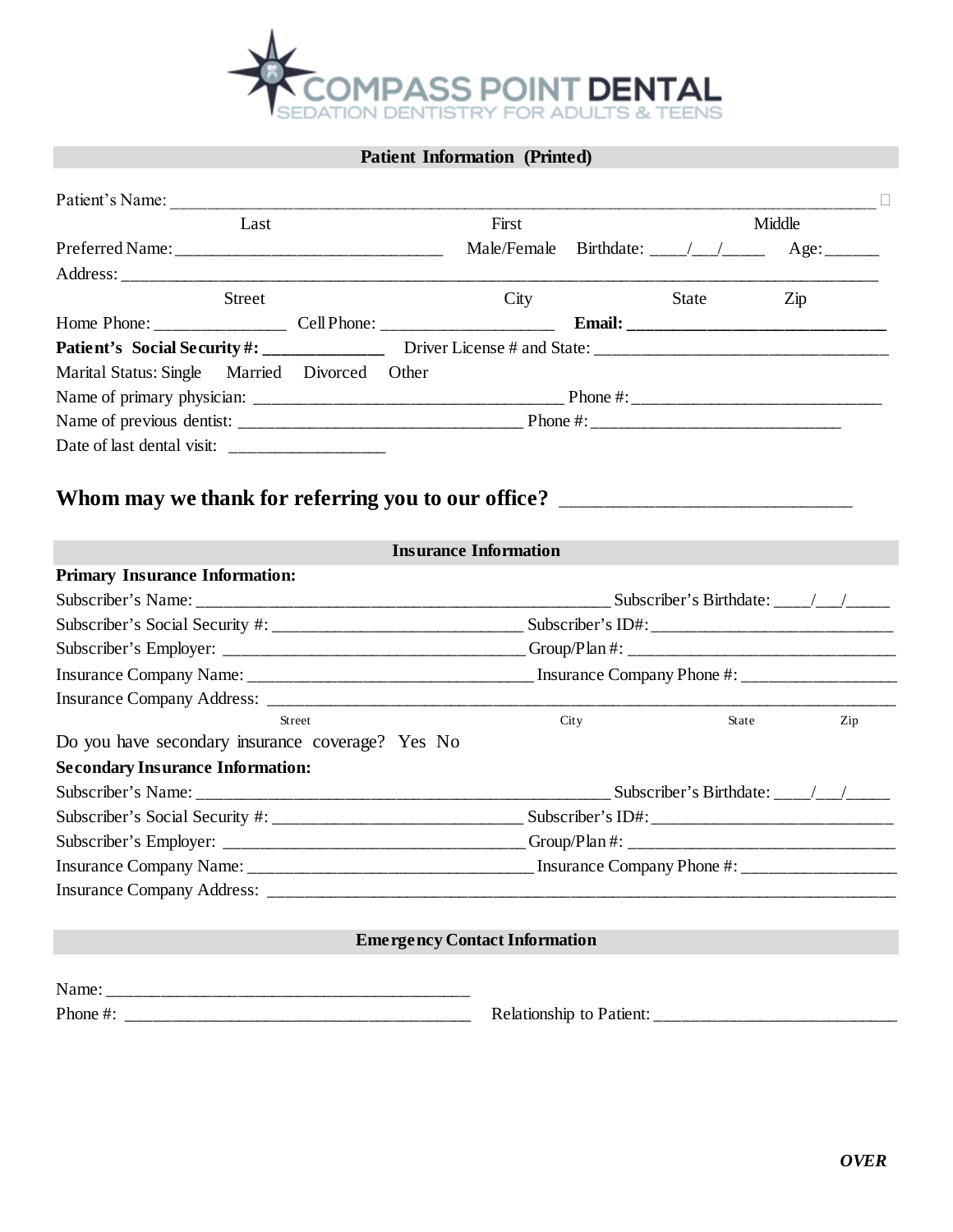|        | Reason for this visit:    |                                                                           |        |                                                                                       |        |                                                                                                                                                                                                                                      |
|--------|---------------------------|---------------------------------------------------------------------------|--------|---------------------------------------------------------------------------------------|--------|--------------------------------------------------------------------------------------------------------------------------------------------------------------------------------------------------------------------------------------|
|        |                           | Have you ever had any of the following? Please check all that apply:      |        |                                                                                       |        |                                                                                                                                                                                                                                      |
| $\Box$ | AIDS                      | $\Box$ Diet: (Special / $\Box$ Kidney Disease                             |        |                                                                                       | $\Box$ | <b>Stomach Problems</b>                                                                                                                                                                                                              |
| ш      | Allergies __________      |                                                                           |        | Restricted) □ Latex Sensitivity                                                       |        | □ Stroke                                                                                                                                                                                                                             |
|        | <b>No. 2016</b> Dizziness |                                                                           |        | D Liver Disease                                                                       |        | $\Box$ Thyroid Problems                                                                                                                                                                                                              |
|        |                           | <b><u>____________</u>_______</b> _ □ Emphysema     □ Mental Disorders    |        |                                                                                       | П.     | Tuberculosis                                                                                                                                                                                                                         |
|        | Anemia                    | $\Box$ Epilepsy<br>$\mathbb{R}^n \times \mathbb{R}^n \times \mathbb{R}^n$ |        | <b>Mitral Valve</b>                                                                   | $\Box$ | <b>Tumors</b>                                                                                                                                                                                                                        |
| $\Box$ | Arthritis                 | $\Box$ Excessive Bleeding                                                 |        | Prolapse                                                                              | $\Box$ | Ulcers                                                                                                                                                                                                                               |
| $\Box$ | <b>Artificial Joints</b>  | $\Box$ Fainting                                                           | $\Box$ | <b>Nervous Disorders</b>                                                              | П.     | <b>Venereal Disease</b>                                                                                                                                                                                                              |
| $\Box$ | Artificial / Leaky        | $\Box$ Glaucoma                                                           | $\Box$ | Pacemaker                                                                             | $\Box$ | <b>Codeine Allergy</b>                                                                                                                                                                                                               |
|        | <b>Heart Valve</b>        | □ Growths                                                                 | $\Box$ | Psychiatric/                                                                          | $\Box$ | Penicillin Allergy                                                                                                                                                                                                                   |
| $\Box$ | Asthma                    | $\Box$ Hay Fever                                                          |        | Psychological Care                                                                    | $\Box$ | Allergic/Adverse                                                                                                                                                                                                                     |
|        | <b>Blood Disease</b>      | $\Box$ H.I.V Positive                                                     | $\Box$ | Pregnancy: Due                                                                        |        | <b>Reaction To</b>                                                                                                                                                                                                                   |
|        | <b>Bruise Easily</b>      | $\Box$ Head Injuries                                                      |        |                                                                                       |        | Medication or Any                                                                                                                                                                                                                    |
| $\Box$ | Cancer                    | $\Box$ Heart (Attack,                                                     | $\Box$ | <b>Radiation Treatment</b>                                                            |        | Substance, Please                                                                                                                                                                                                                    |
| $\Box$ | Cold Sores/Fever          | Disease, Surgery)                                                         |        | $\Box$ Respiratory                                                                    |        |                                                                                                                                                                                                                                      |
|        | <b>Blisters</b>           | <b>E</b> Heart Murmur                                                     |        | Problems                                                                              |        | <u> 1950 - Johann John Stoff, deutscher Stoffen und der Stoffen und der Stoffen und der Stoffen und der Stoffen und der Stoffen und der Stoffen und der Stoffen und der Stoffen und der Stoffen und der Stoffen und der Stoffen </u> |
| U.     | Special Needs             | $\Box$ Autism                                                             |        | Rheumatic Fever                                                                       |        |                                                                                                                                                                                                                                      |
| $\Box$ | Cortisone                 | $\Box$ Hepatitis                                                          |        | $\Box$ Rheumatism                                                                     |        | $\Box$ Do you Pre-Medicate                                                                                                                                                                                                           |
|        | Medication                | $\Box$ High Blood                                                         |        | □ Sinus Problems                                                                      |        | with antibiotics prior                                                                                                                                                                                                               |
| $\Box$ | <b>Diabetes</b>           | <b>Pressure</b>                                                           |        | □ Smoke/Chew                                                                          |        | to dental visits?                                                                                                                                                                                                                    |
| $\Box$ | ADHD                      | $\Box$ Jaundice                                                           |        | Tobacco                                                                               |        | _____Yes ______No                                                                                                                                                                                                                    |
|        |                           |                                                                           |        |                                                                                       |        | If any condition or alerts selected above needs further clarification, please explain below: _________________                                                                                                                       |
|        |                           |                                                                           |        |                                                                                       |        |                                                                                                                                                                                                                                      |
|        |                           |                                                                           |        |                                                                                       |        | Describe any current medical treatment, impending surgery, or other treatment that may possibly affect your dental                                                                                                                   |
|        |                           |                                                                           |        | List all medications, supplements, and / or vitamins taken within the last two years: |        |                                                                                                                                                                                                                                      |
|        |                           |                                                                           |        |                                                                                       |        |                                                                                                                                                                                                                                      |
|        |                           |                                                                           |        |                                                                                       |        |                                                                                                                                                                                                                                      |

The above information and all the proceeding answers, is true, accurate and complete to the best of my knowledge and is only for use in my treatment, billing and processing of insurance for benefits for which I am entitled. If I ever have any changes in my health, I will inform the doctor at the next appointment without fail. I accept responsibility for payment of all dental services. I will not hold my dentist or any member responsible for any errors or omissions that I may have made in the completion of this form.

\_\_\_\_\_\_\_\_\_\_\_\_\_\_\_\_\_\_\_\_\_\_\_\_\_\_\_\_\_\_\_\_\_\_\_\_\_\_\_\_\_\_\_\_\_\_\_\_\_\_\_\_\_\_\_\_\_\_\_\_\_\_\_\_\_\_\_\_\_\_\_\_\_\_\_\_\_\_\_\_\_\_\_\_\_\_\_\_\_\_\_\_\_\_\_\_\_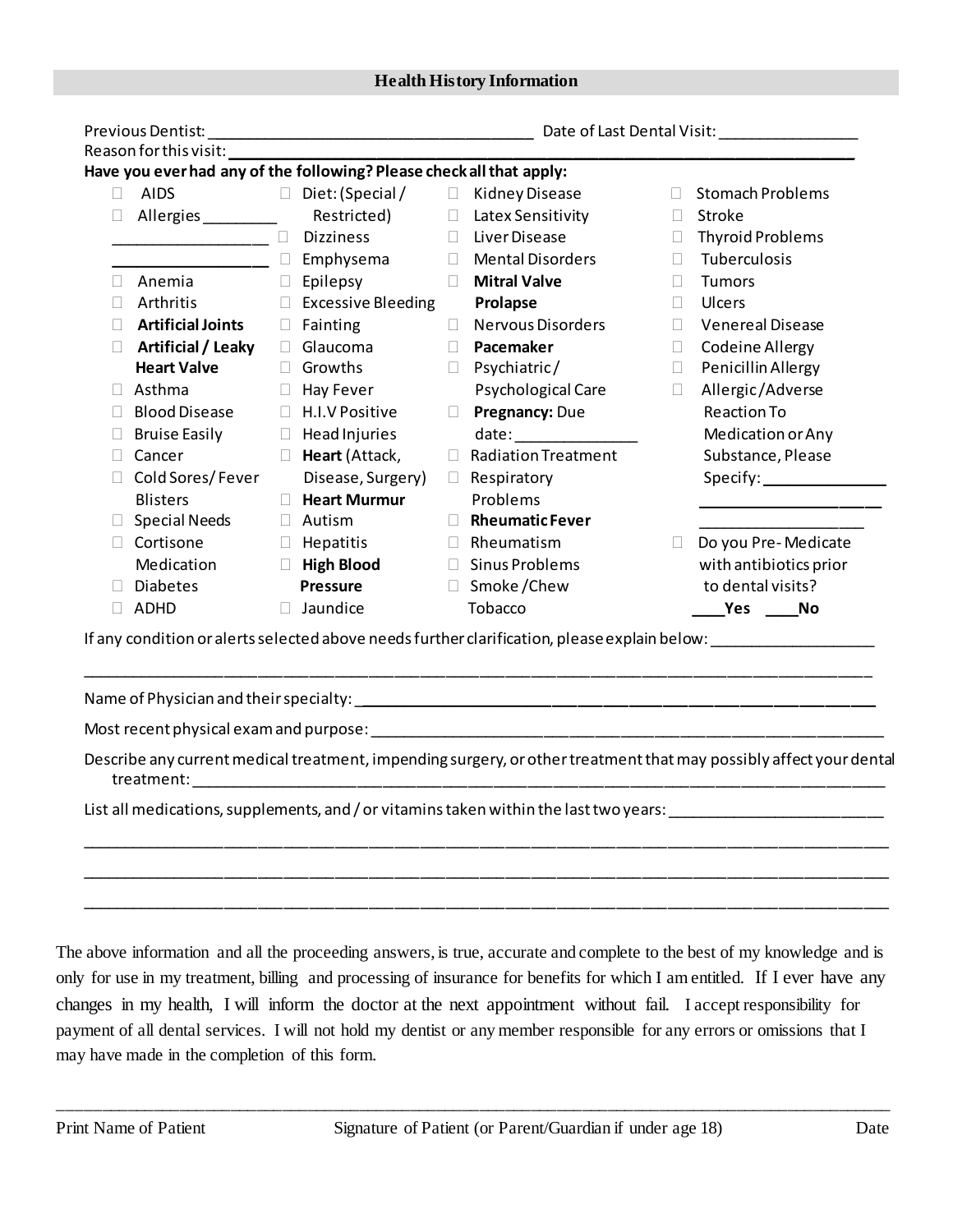# **COMPASS POINT DENTAL POLICIES/ARRANGEMENTS & ACKNOWLEDGMENTS**

# **FINANCIAL POLICY AND INSURANCE**

We accept cash, Visa, MasterCard, Discover, American Express and Care Credit! Care Credit is a private payment program we offer. For additional information please ask one of our team members. Our fees, when quoted for treatment, will be honored for 90 days. Beyond that, fees may be adjusted to reflect any cost increases.

Most insurance plans do not cover 100% of the treatment cost. Therefore, you will be expected to pay your deductible and your ESTIMATED co-payment prior to the day services are rendered. Many variables exist from carrier to carrier (ex. deductibles, annual maximums, allowable fee limitations, non-covered procedures and other restrictions), therefore, we cannot guarantee any estimated charges.

You are responsible for advising this office if you have any changes in your insurance coverage prior to your appointment. Because your insurance is an agreement between you and the insurance company, ultimately you are responsible for all charges. If for some reason your insurance company has not paid their estimated portion within 60 days from the start of treatment, you are responsible for payment in full at that time. Treatment could be altered if your dental needs change. The patient will be notified of any change(s) in treatment. You are responsible for payment regardless of any insurance company's arbitrary determination of usual and customary rates.

Should the account become past due and be referred to a collection agency, the undersigned agrees to pay and all additional costs/fees and/or interest charged by, or as a result of the referral, to a collection agency, in addition, should the account be referred to an attorney for collections, the undersigned agrees to pay any and all attorney's costs/fees and/or interested charged as a result of the referral.

#### **CANCELLATION POLICY**

Patients are seen by reservation, emergencies and walk-ins will be seen as time permits. We respectfully ask that you give us 48 notice to reschedule your reservation. If you fail to do so, you will be subject to a \$25.00 failed/less than 48 hour notice cancellation fee.

- Our office will attempt to confirm all appointments twice; If we are unable to reach you, we ask that you call back and confirm that you are keeping your appointment. **Should we not be able to confirm these appointments with you, we will be forced to forfeit the appointment to another patient on our**  waiting list. You are responsible for informing our office of changes in your contact information.
- We reserve the right to dismiss patients with whom this becomes habitual, and is at our discretion.